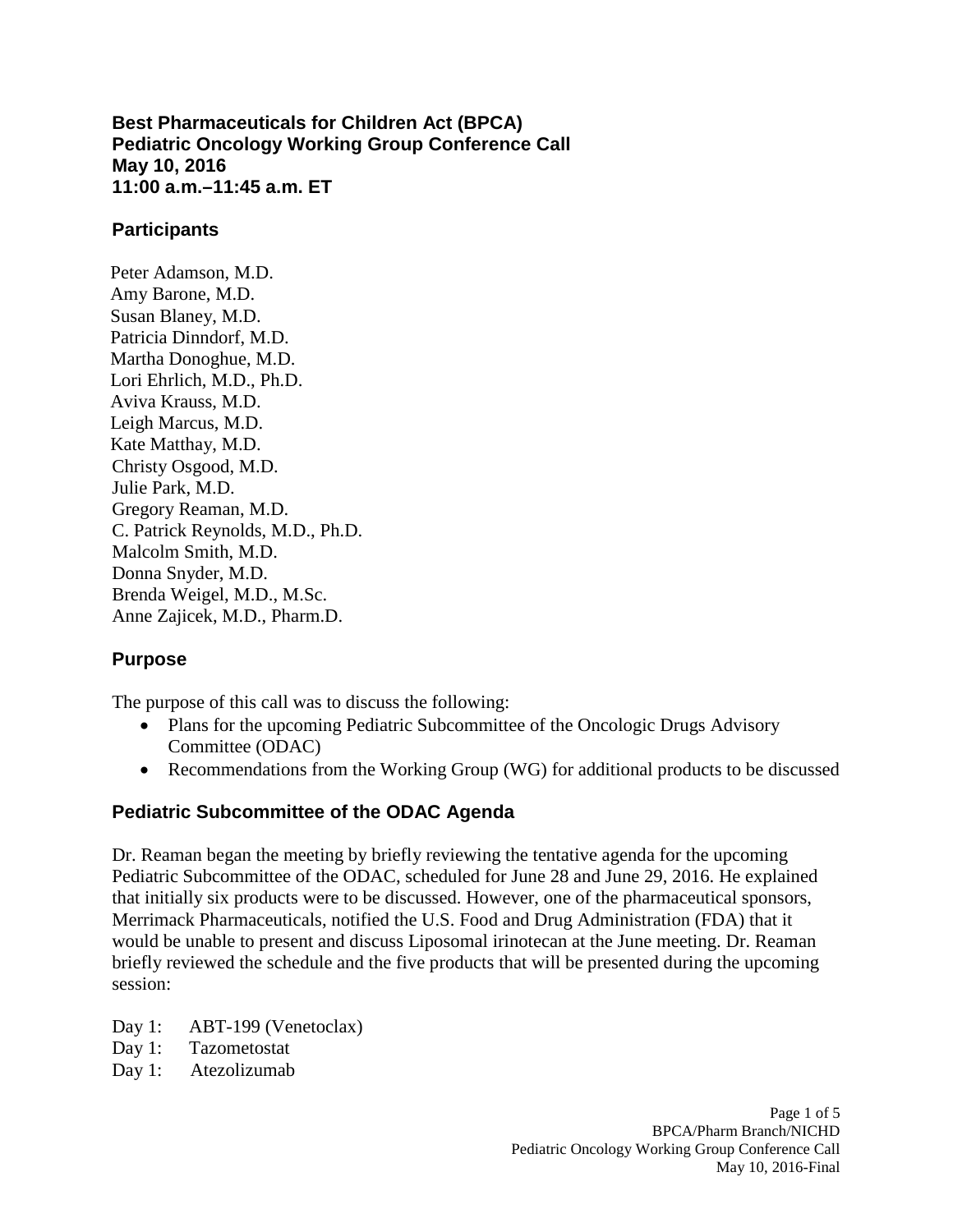#### Day 2: Loxo-101

Day 2: Entrectinib

The afternoon of the second day will include a general discussion of the benefits/risk assessment of surgical biopsies of diffuse intrinsic pontine glioma (DIPG) to assess molecular phenotype to select appropriate, molecularly-targeted drugs for treatment.

Dr. Reaman noted that his office has been engaged in discussions with the Center for Devices and Radiologic Health (CDRH) regarding this topic and that several Investigational New Drug (IND) applications in-house are currently evaluating agents in this particular tumor and requirement for biopsies. He noted that Dr. Skip Nelson from the Office of Pediatric Therapeutics will address this issue. Other presentations from CDRH staff are planned: Dr. Mark Kieran will present the neuro-oncology perspective. Two pediatric neurosurgeons, Dr. Nalin Gupta and Dr. Jeffrey Leonard, also are scheduled to present.

Dr. Reaman explained that a 2009 Advisory Committee discussed the issue of biopsies of tumors for biology studies. At that time, there were mixed positions regarding this matter; but current thinking is that the potential for direct clinical benefit related to identifying an appropriate targeted therapy for a particular patient is more obvious.

Dr. Reaman noted that the June 28/29 meeting also will include an open hearing to provide an opportunity for members of the public to offer comments and to allow for subsequent discussion among the committee members.

Finally, he reminded the WG that the ODAC meeting will be Webcast, and that WG members are encouraged to participate remotely, if possible.

## **Follow up Discussion**

Dr. Reaman was asked to clarify the intent of the proposed presentations, given that most of the agents being presented are already in Phase 1 pediatric trials. He reiterated that Written Requests (WRs) are NOT required for pediatric phase 1 trials and that some keys goals include:

- Determining direction for post-Phase 1 activities and processes
- Delineating the rationale for issuing a WR from the product sponsors
- Clarifying what those trials should look like, including defining the target population.

Dr. Reaman also reminded the WG that several of these sponsors had been previously invited to present, but they had declined and opted to wait until they had an opportunity to compile more data from adult findings before presenting to the Pediatric Subcommittee of the ODAC. Also, while typically these presentations are made before a Phase 1 study commences, Dr. Reaman noted that there is a benefit to knowing that a Phase 1 study is already underway.

Dr. Smith asked for clarification of the current policy regarding the scope of WRs, in particular, how far these WRs would extend into Phase 2 and Phase 3.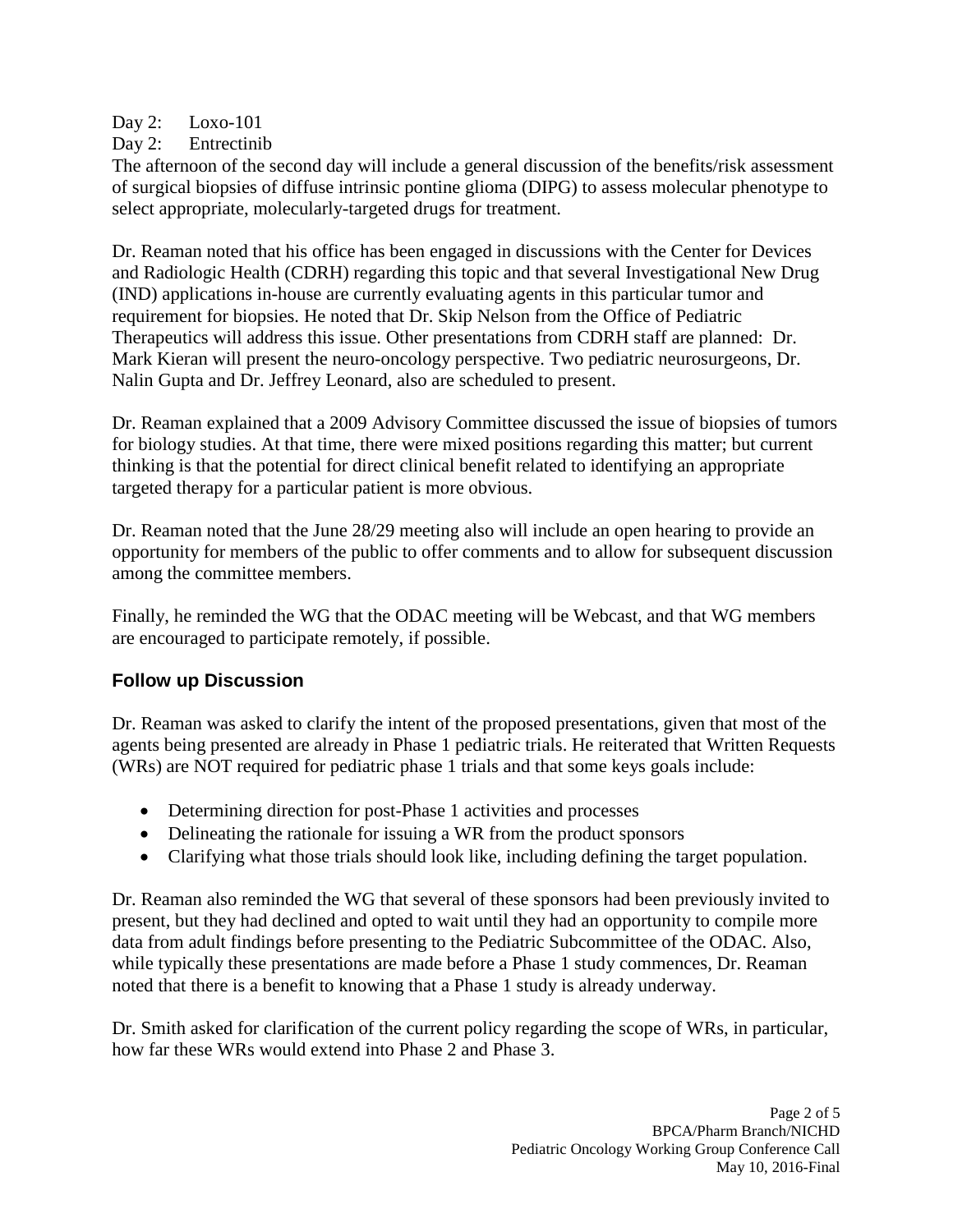Dr. Reaman noted that the WR is intended to provide as much information as feasible to inform product labeling, and possibly lead to an indication (supplemental application) for that agent in a particular pediatric cancer. The results of Phase 1 studies (if they haven't already been submitted to the Agency) are generally included in the WR. Depending on discussions within the FDA's Office of Hematology and Oncology Products on plans and details related to Phase 2 evaluation or even expanding the Phase 1 study with disease- specific cohorts could be considered as part of the WR. Any consideration for more definitive studies based on the results of dose-finding and activity-estimating studies, as well as descriptions of possible comparators for controlled studies, also could be included in a WR.

Dr. Reaman noted that t these WRs are being issued early in the process so that results of Phase 1 and Phase 2 studies can be assessed to determine whether there is merit to continuing a specific study or to provide the sponsor the opportunity to amend or eliminate the requirement. He emphasized that the ultimate goals are to:

- 1. Get appropriate, relevant products evaluated in pediatric populations
- 2. Inform labeling for providers on dose and toxicity of relevant products which are being used in children
- 3. Hopefully approve a product for pediatric indication.

Dr. Smith noted that only a limited number of randomized or controlled trials can be studied in a specific disease. This translates into consequences for agents that aren't going to be studied.

Dr. Reaman pointed out that the WRs are amendable. If the results of Phase 1 indicate that pursuing Phase 2 and Phase 3 are unrealistic or impossible, those factors are certainly taken into consideration. All agents considered for presentation have been recommended as being of interest. A WR will be issued only if an agent is deemed appropriate for further study.

He also pointed out that this legislative initiative is the only relevant program currently available to get studies of cancer drugs and biologic products conducted in pediatric populations.

Dr. Weigel asked for clarification of the status of the agents being presented vis-à-vis pediatric investigational plans (PIPs).

Dr. Reaman noted that presenters will be asked to discuss the status of PIPs to assess the opportunity to make WRs and PIPs parallel and collaborative rather than competing processes. He pointed out that monthly international, regulatory phone calls with the European Medicines Agency (EMA), Health Canada, Japan's Pharmaceuticals and Medical Devices Agency, and Australia's Therapeutic Goods Administration have already been occurring to discuss products that are being evaluated under WRs and PIPs. He noted that the FDA and EMA have been quite successful in suggesting single/complementary studies whenever possible. He also mentioned that they have used data from studies conducted as part of PIPs or part of a WR.

## **Other Products of Interest**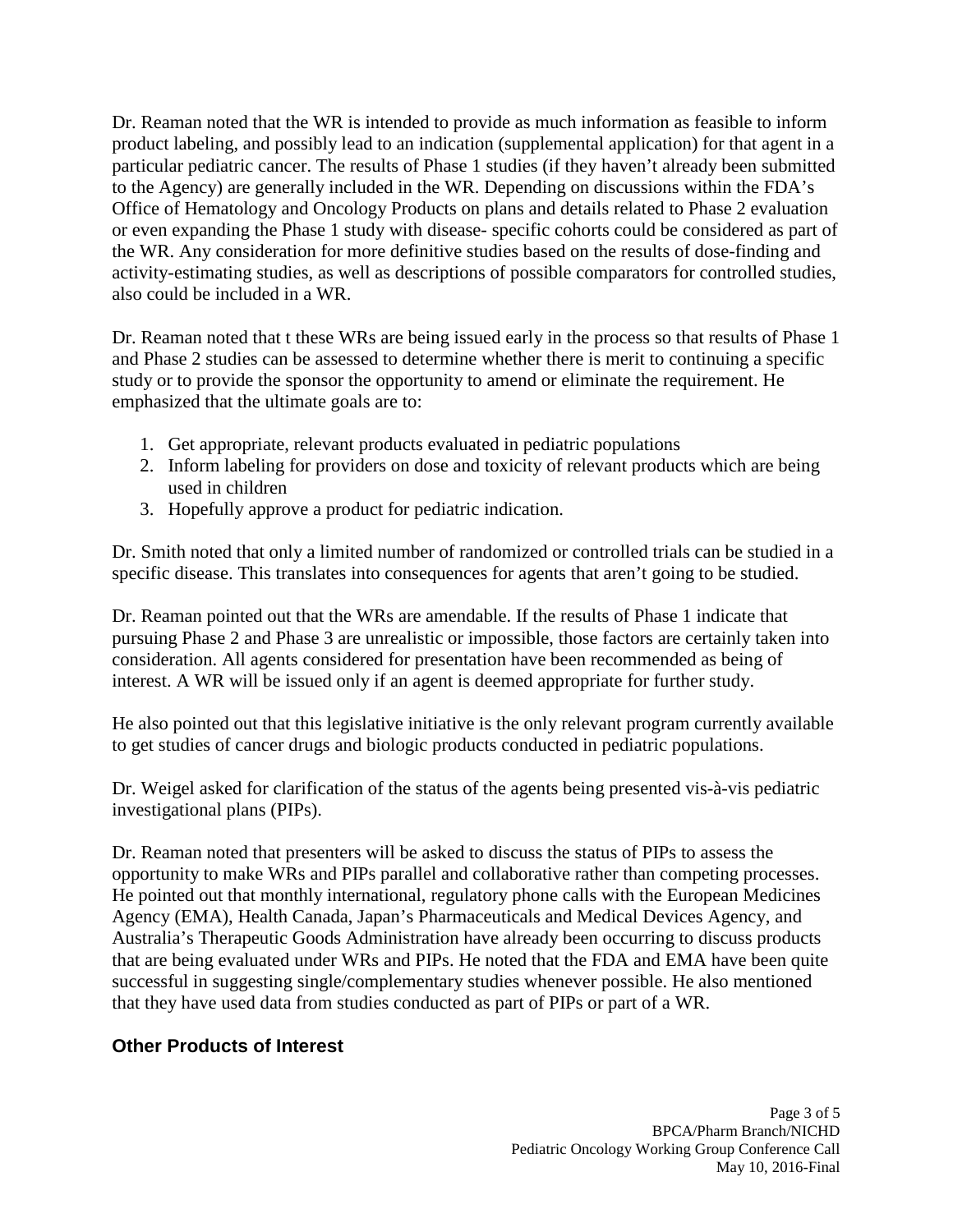Dr. Reaman asked WG members if there are other high-priority products that they would recommend adding to the agenda of future Pediatric Subcommittee ODAC meetings. Dr. Smith mentioned that a Lilly CHK1 inhibitor Phase 1 study of single-agent activity for adults has just gotten underway, generating some possible interest, but it is still very early in the process. He suggested that the study of CDK 4/6 inhibitor also might show potential for including on the agenda for future discussion by the WG. Dr. Smith also suggested considering the issue of combined myelosuppressive therapy.

Dr. Reaman noted that there has been discussion within the FDA regarding the significant challenge given the large number of these agents. He also pointed out that currently, no WRs have been issued for any of the PD-L1 inhibitors.

The FDA is looking to WG members for their input for how to approach this issue, especially given the low level of neo-antigen expression on pediatric tumors. Dr. Reaman emphasized that input from the WG is particularly important. The Agency does not want to issue a WR for a study that cannot be done, or for a study already underway, or if the mechanism of action is not relevant for pediatric tumors. He also pointed out that these studies will have to include biomarker evaluation. All of these are issues that the WG can help in addressing/resolving.

Dr. Reaman asked if there are other PD-L1s that are further ahead in pediatric development. Dr. Smith noted that he is not aware of any at the present time.

Dr. Reynolds briefly described a just-published report of an incomplete trial of off-patent drugs. Because of some compelling non-clinical data compiled during the course of the initial study, he noted that investigators are interested in completing the study. He inquired if the BPCA could be used to move this study forward. Dr. Reynolds will send Dr. Zajicek further information, and they will discuss this study outside this call.

# **Pediatric Research Equity Act (PREA)**

Dr. Reaman next discussed possible plans to change to the scope of PREA, which mandate pediatric evaluation. To date, no oncology drug has triggered PREA. However, language has been introduced and legislation is being considered by Congress to amend PREA to require evaluation of oncology drugs that are molecularly targeted and that appear to be of relevance for one or more pediatric cancers. He noted that the limited number of patients and limited number of targets identified to date, as well as the multiple drugs that are being developed, present potential consequences. One of which is prioritization of evaluation of products being developed. Dr. Reaman asked the group for their feedback on their willingness to participate as advisors to the FDA in prioritizing products for evaluation due to potential changes to PREA statutory language.

Several WG members voiced their willingness to participate. Dr. Smith agreed that this type of support would make optimum use of the WG. He also requested clarification from the Steering Committee regarding the entire process of involving the WG. He asked that the process become formalized, with members' roles clearly articulated.